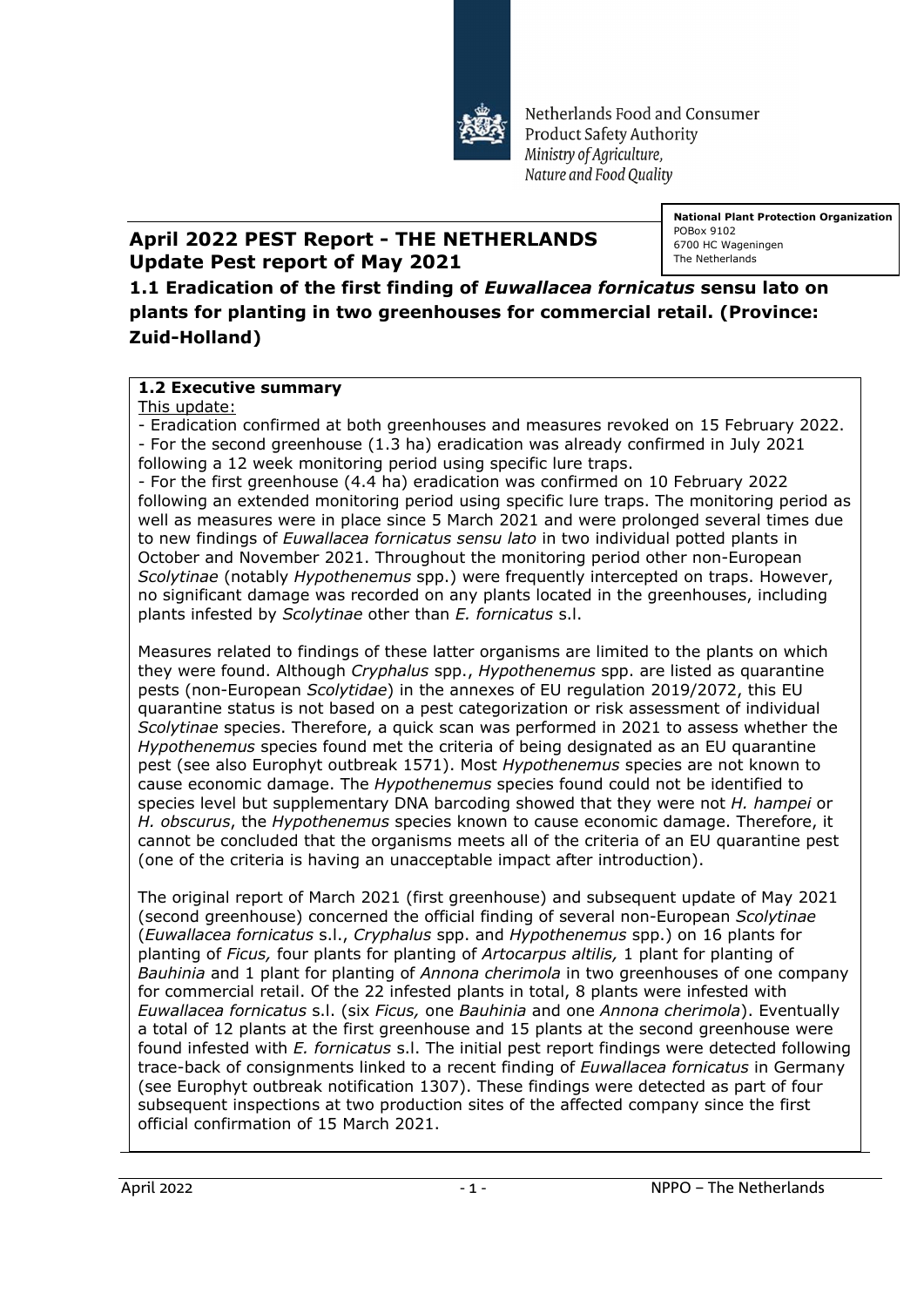There are probably multiple sources to this outbreak. The company has imported plants from various countries worldwide during many decades. Some infested plants were recently imported from Malaysia and Costa Rica.

Identity of the pest (scientific name) Non-European *Scolytinae* spp. (*Euwallacea fornicatus*  sensu lato., *Cryphalus* spp., *Hypothenemus* spp.)

Categorization of the pest (Quarantine pest, EU Annex IIA of implementing Regulation (EU) 2019/2072)

Location**:** province Zuid-Holland.

Reason of the notification: UPDATE Close-out Eradication confirmed How the pest was found

(4) trace back and forward inspection related to the specific presence of the harmful organism concerned;

Information on the infested area, severity and source of the outbreak – summary Eventually a total of 12 plants at the first greenhouse and 15 plants at the second greenhouse were found infested with *E. fornicatus* s.l. Several exit holes and frass were recorded on affected plants. Throughout the monitoring period other non-European *Scolytinae* (notably *Hypothenemus* spp.) were frequently intercepted on traps and in plants. However, no significant damage was recorded on any plants located in the greenhouses, including plants infested by *Scolytinae* other than *E. fornicatus* s.l.*.*

Official phytosanitary measures - summary

For the affected production sites of the company all lots of plants in both greenhouses have been put under quarantine. Individual plants could be released following an inspection. Plants with a stem diameter of less than 2 cm and for Ficus with a stem diameter of less than 1 cm were exempted from the measures.

Further investigations including the use of specific traps were carried out in the greenhouse.

| 1.3 Type of notification        | (3) final notification (within 30 working days)                 |
|---------------------------------|-----------------------------------------------------------------|
| 2.1 Single Authority            | Notification from the National Plant Protection Organization of |
|                                 | the Netherlands – Netherlands Food and Consumer Product         |
|                                 | Safety Authority                                                |
| 2.2 Official contact            | M.B. de Hoop. +31651584878 Email: m.b.dehoop@nvwa.nl            |
| 3. Location of presence         | Province: Zuid-Holland                                          |
| of harmful organism             |                                                                 |
| 3.2 Map of the location.        | Not relevant.                                                   |
| 4. Reason of the                | (1) First presence of the harmful organism                      |
| notification and pest           | Close-out report: eradication.                                  |
| status                          |                                                                 |
|                                 |                                                                 |
| <b>4.3 Previous Pest status</b> | (8) Absent: no pest records;                                    |
|                                 |                                                                 |
| <b>4.4 Current Pest status</b>  | Select: (15) Transient: actionable, under eradication;          |
|                                 |                                                                 |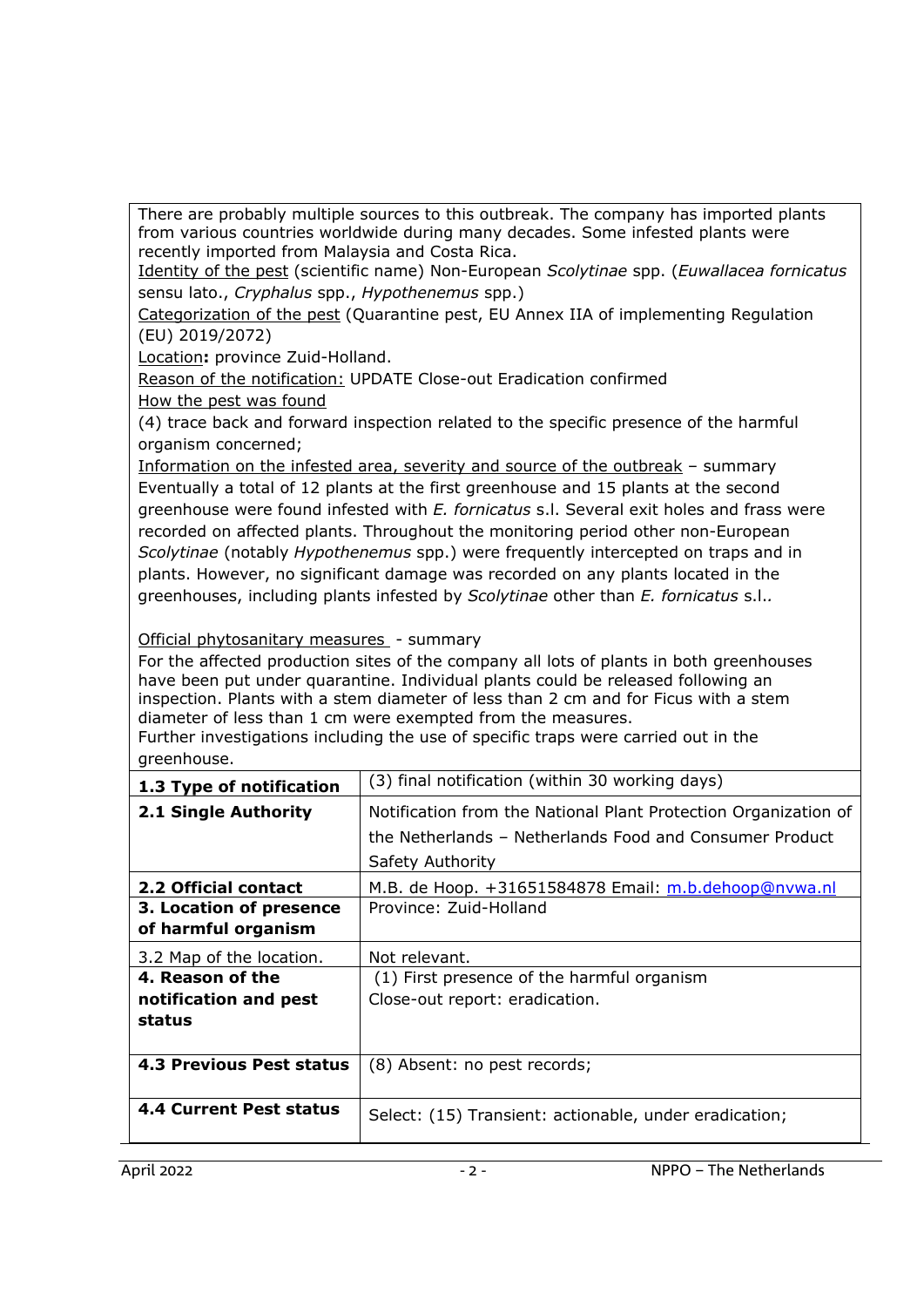| 5. Information relating<br>to the finding.                                                            | 5.1 How the harmful organism was found.<br>(4) trace back and forward inspection related to the specific<br>presence of the harmful organism concerned on 5 March<br>2021.                                                                                                                          |
|-------------------------------------------------------------------------------------------------------|-----------------------------------------------------------------------------------------------------------------------------------------------------------------------------------------------------------------------------------------------------------------------------------------------------|
| 5.2 Date of finding.<br>[is in de regel $5.6$ ]                                                       | The identity of the pests was confirmed by the National<br>Reference Centre on 15 March 2021.                                                                                                                                                                                                       |
| 5.3 Sampling for<br>laboratory analysis                                                               | A piece of branch showing signs of infestation was placed in a<br>sealed bag and taken to the lab for analysis. In the<br>laboratory the bark was stripped and the galleries exposed<br>from both the Ficus as of Atrocarpus samples and recovered<br>beetles were subsequently collected in tubes. |
| 5.4 Laboratory                                                                                        | Mr Anton T.C. van der Sommen.<br>Tel: +31 65 124 7175 Email: a.t.c.vandersommen@nvwa.nl<br>National Reference Centre - NPPO of the Netherlands                                                                                                                                                      |
| 5.5 Diagnostic method.                                                                                | Morphological identification of adults was followed by<br>subsequent molecular analysis. For both diagnostic methods<br>we used a combination of peer reviewed literature such as<br>Smith et al., 2020; Stouthamer et al., 2017; Wood, 1982;<br>Johnson et al., 2020.                              |
| 5.6 Date of official<br>confirmation of the<br>harmful organism's<br>identity                         | 15 March 2021                                                                                                                                                                                                                                                                                       |
| <b>6. Information related</b><br>to the area, severity of<br>the finding and source<br>of the finding | First greenhouse of 4 ha. (44.000 m2)<br>Second greenhouse: 1.3 ha (13.000 m2)                                                                                                                                                                                                                      |
| 6.2. Characteristics of the<br>infested area and its<br>vicinity.                                     | Indication of one or more of the following options:<br>(3) Physically closed conditions<br>(3.1) greenhouse; plants for planting.<br>Only for retail purposes to final consumers.                                                                                                                   |
| 6.3. Host plants in the<br>infested area and its<br>vicinity.                                         | At least:<br>Archontophoenix cunninghamiana<br>Azadirachta indica<br>Ficus spp.<br>Ficus altissima<br>Howea forsteriana<br>Persea americana<br>Spathodea campanulata                                                                                                                                |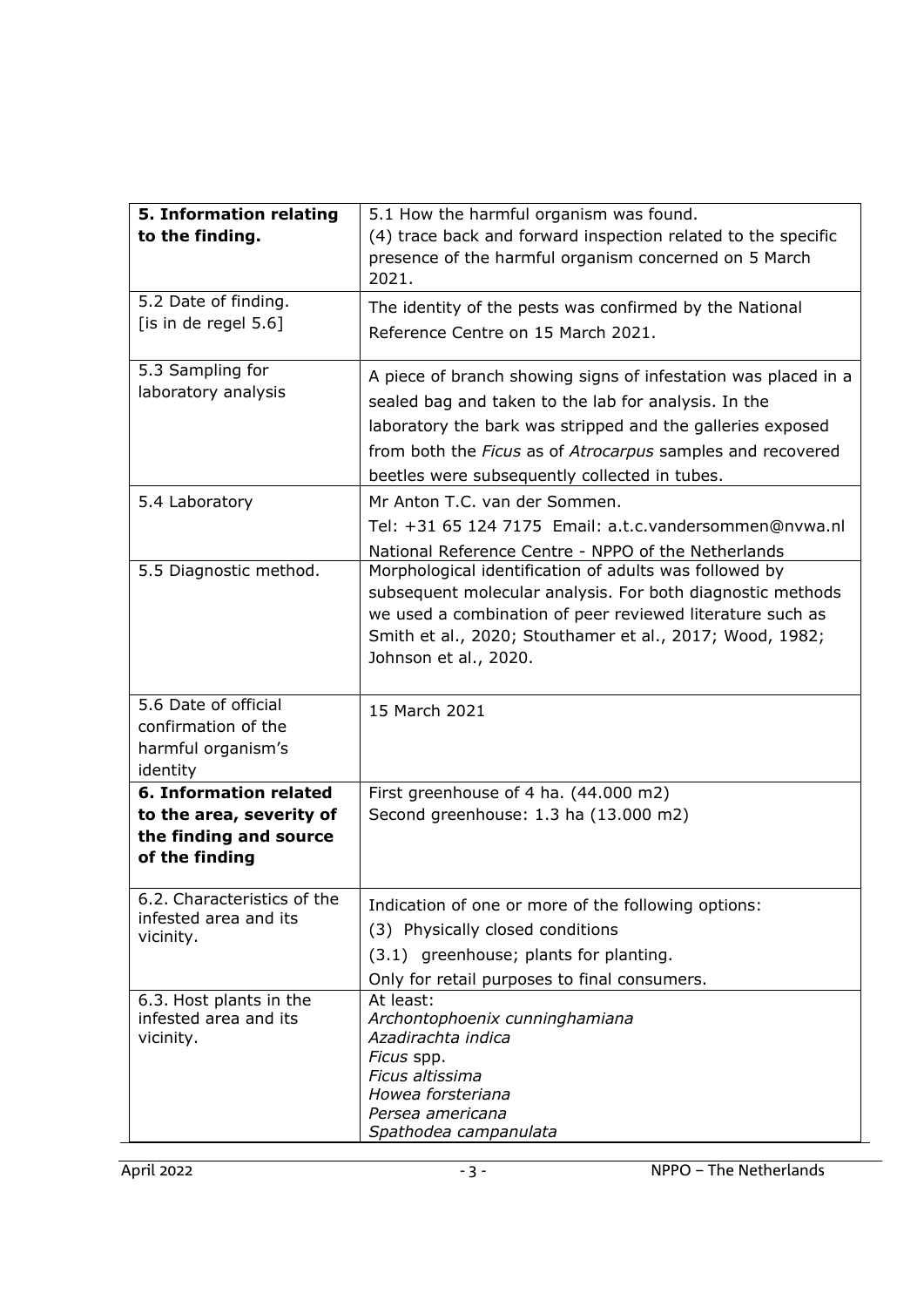| 6.4. Infested plant(s),<br>plant product(s) and other | Theobroma cacao<br>Annona muricata<br>Artocarpus spp.<br>Bauhinia x blakeana<br>Cariota urens<br>Cinnamomum spp.<br>Cinnamomum camphora<br>Delonix regia<br>Ficus nervosa<br>Kopsia flavida<br>Mangifera indica<br>Petraea volubilis<br>Psidium guajava<br>16 plants for planting of Ficus, four plants for planting of<br>Artocarpus altilis, 1 plant for planting of Bauhinia and 1 plant                                                                                                                                 |
|-------------------------------------------------------|-----------------------------------------------------------------------------------------------------------------------------------------------------------------------------------------------------------------------------------------------------------------------------------------------------------------------------------------------------------------------------------------------------------------------------------------------------------------------------------------------------------------------------|
| object(s).                                            | for planting of Annona cherimola. Eventually a total of 12<br>plants at the first greenhouse and 15 plants at the second<br>greenhouse were found infested with E. fornicatus s.l.                                                                                                                                                                                                                                                                                                                                          |
| 6.5. Vectors present in the<br>area.                  | Not relevant. Euwallacea fornicatus is a known vector of the<br>fungi Neocosmospora euwallaceae and N. ambrosia.                                                                                                                                                                                                                                                                                                                                                                                                            |
| 6.6. Severity of the<br>outbreak.                     | Eventually in total 12 plants at the first greenhouse and 15<br>plants at the second greenhouse were found infested with E.<br>fornicatus s.l. Several exit holes and frass were recorded on<br>affected plants. Throughout the monitoring period other<br>non-European Scolytinae (notably Hypothenemus spp.) were<br>frequently intercepted on traps. However, no significant<br>damage was recorded on any plants located in the<br>greenhouses, including plants infested by Scolytinae other<br>than E. fornicatus s.l |
| 6.7. Source of the<br>outbreak.                       | Multiple sources: The company has imported plants from<br>various countries worldwide during many decades. Some<br>infested plants had recently been imported from Malaysia<br>and Costa Rica.                                                                                                                                                                                                                                                                                                                              |
| 7. Official phytosanitary measures                    |                                                                                                                                                                                                                                                                                                                                                                                                                                                                                                                             |
| 7.1. Adoption of official<br>phytosanitary measures.  | (3) Official phytosanitary measures were taken for the<br>affected greenhouses.                                                                                                                                                                                                                                                                                                                                                                                                                                             |
|                                                       | 1. All affected plants were destroyed under official<br>supervision.<br>2. For the affected production sites of the company all lots<br>of plants in both greenhouses have been put under                                                                                                                                                                                                                                                                                                                                   |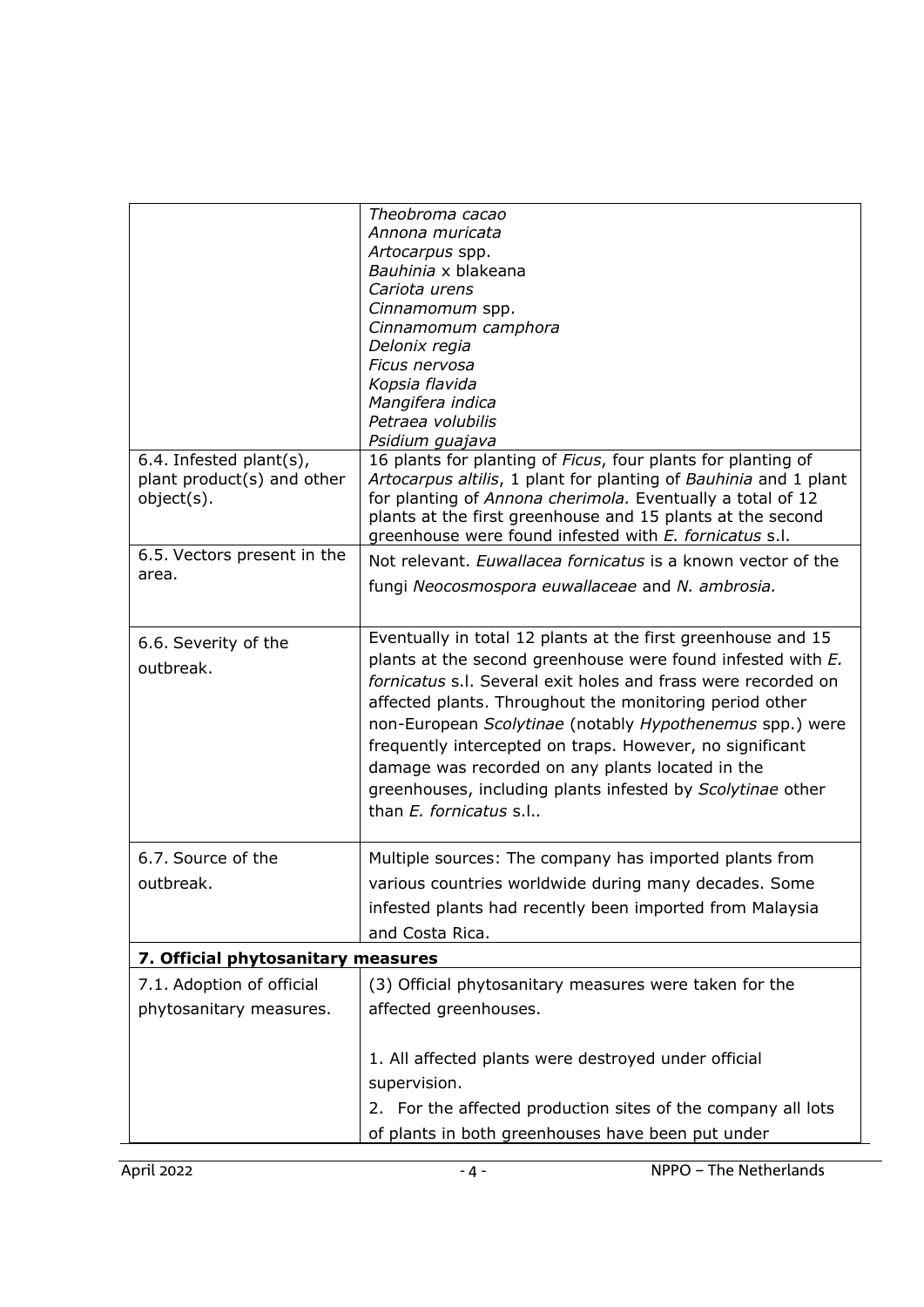| quarantine. Individual plants could be released following an  |
|---------------------------------------------------------------|
| inspection. Plants with a stem diameter of less than 2 cm and |
| for Ficus with a stem diameter of less than 1 cm were         |
| exempted from the measures.                                   |
| 3. Trap monitoring 12 weeks: every two weeks.                 |
| (lures: ethanol, querciverol and alpha-copaene)               |
| 4. Visual inspections: every four weeks                       |
| 9 March 2021 [affected lots on hold pending laboratory        |
| analysis] / 22 March 2021 [expanded to: all woody plants      |
| and palms on hold]                                            |
|                                                               |
|                                                               |
|                                                               |
| One greenhouse of 4 ha (44.000 m2) at one location.           |
| Second greenhouse of 1.3 ha (13.000 m2) at second             |
| location.                                                     |
|                                                               |
|                                                               |
|                                                               |
|                                                               |
|                                                               |
|                                                               |
|                                                               |
| (1) eradication;                                              |
|                                                               |
|                                                               |
| (2) measures do not affect import into or movement within     |
| the Union of goods.                                           |
|                                                               |
|                                                               |
| Annual post-import surveys are conducted at this type of      |
| companies. Another outbreak at another company was            |
| detected as part of export inspections (Europhyt outbreak     |
| report 1482).                                                 |
| (1) Pest risk analysis is not required (harmful organism is   |
| listed in Annex II of Regulation 2019/2072).                  |
| (2) For Cryphalus spp. and Hypothenemus spp. specific         |
|                                                               |